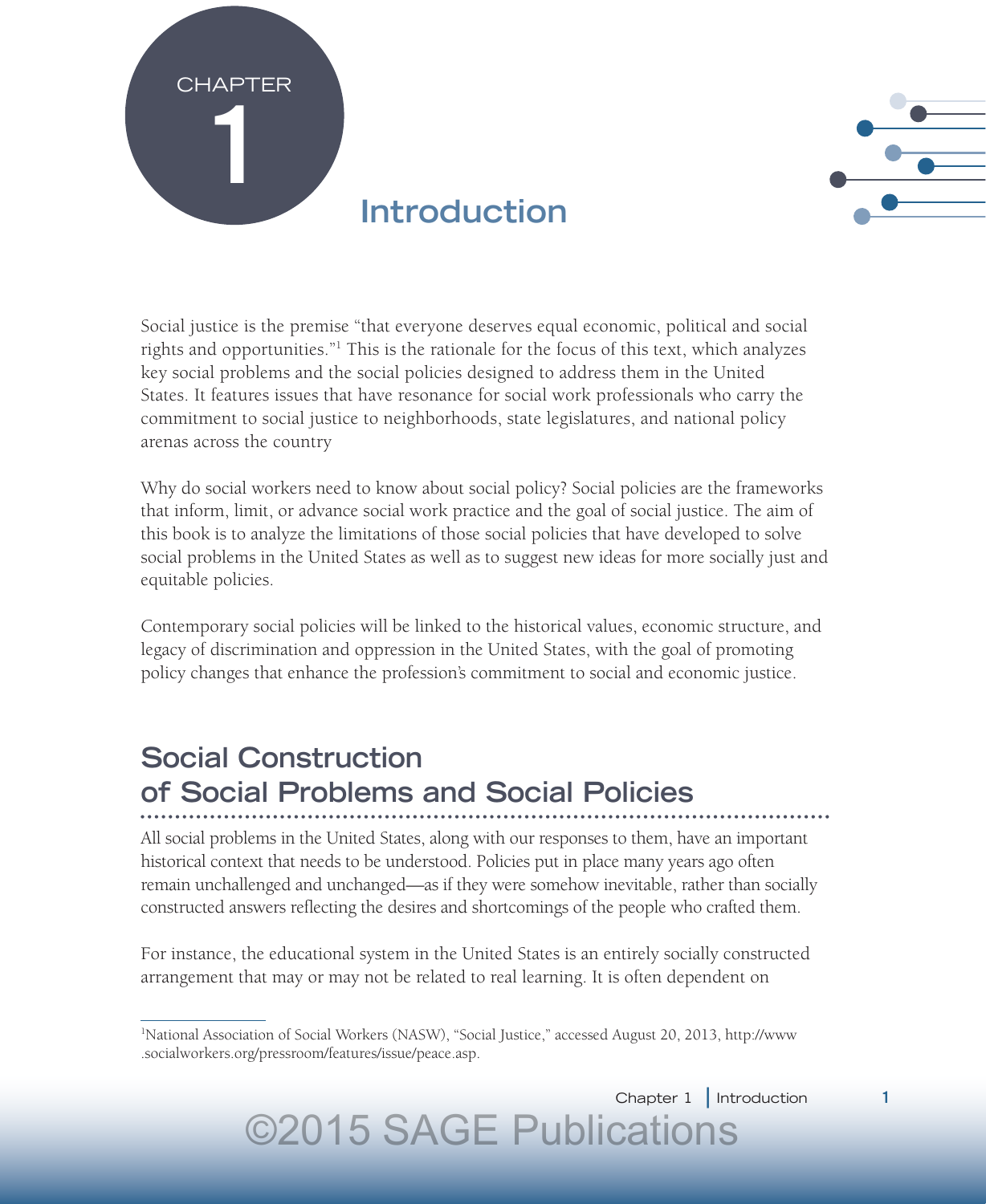the absorption of material by students, and reflection back to instructors who will judge performance and offer certification. Does traditional academic education prepare social workers, for example, to work effectively with a wide variety of persons toward goals of social justice? Students, professors, and administrators in social work schools and departments across the country rarely ask such questions; instead they typically operate within the established academic structure with few questions and ready compliance.

The majority of institutionalized education, not just social work, suffers from this same lack of critical thinking about the utility of our educational practices. Other social institutions, such as marriage, are also socially constructed by law and custom. Some of our social constructs are seen as not only immutable but sacred, so suggesting revision of them elicits angry opposition. Consider the reaction to the prospect of gay and lesbian marriage in some quarters.

Other socially created arrangements, including democracy and the market economy, are not only defended in the United States but thought to be far superior to other arrangements, a belief that has legitimized their exportation, sometimes under military force, to other areas of the world.

Socially constructed attitudes toward some groups have historically worked to their disadvantage in the United States; these views include false narratives about African Americans; Latinos; American Indians; lesbians, gays, bisexuals, and transsexuals; as well as women. These beliefs about group differences were historically fashioned for reasons of social control; the continual process of re-creation resting on the continued assent of many Americans supported their ongoing viability for many generations. Only over the past 60 years has the socially constructed nature of these beliefs been revealed and subsequently rejected by others.

Social problems that may seem intractable, however, can be changed through collective will. Poverty and inequality are conditions that are taken for granted in the United States today. Few public policy movers or politicians pay any attention to the obstacles and suffering persons living in poverty experience. Yet poverty and inequality could clearly be substantially reduced if not eliminated in the United States, if enough persons agreed that it should be. Just as poverty is socially constructed, so too are the problems of homelessness, marginalized housing, food insecurity, and inadequate health care—every problem social workers and their clients experience. Social policies such as welfare reform, the Social Security system, and the child welfare system are likewise socially constructed. What this means for social workers is that social problems can be reduced or eliminated and social policies can be changed. This is true even though these social policies have been legitimized so thoroughly that few real alternatives are ever considered by policymakers. The recognition of the socially constructed nature of social problems and of social policies offers an

**2** Social Policy and Social Change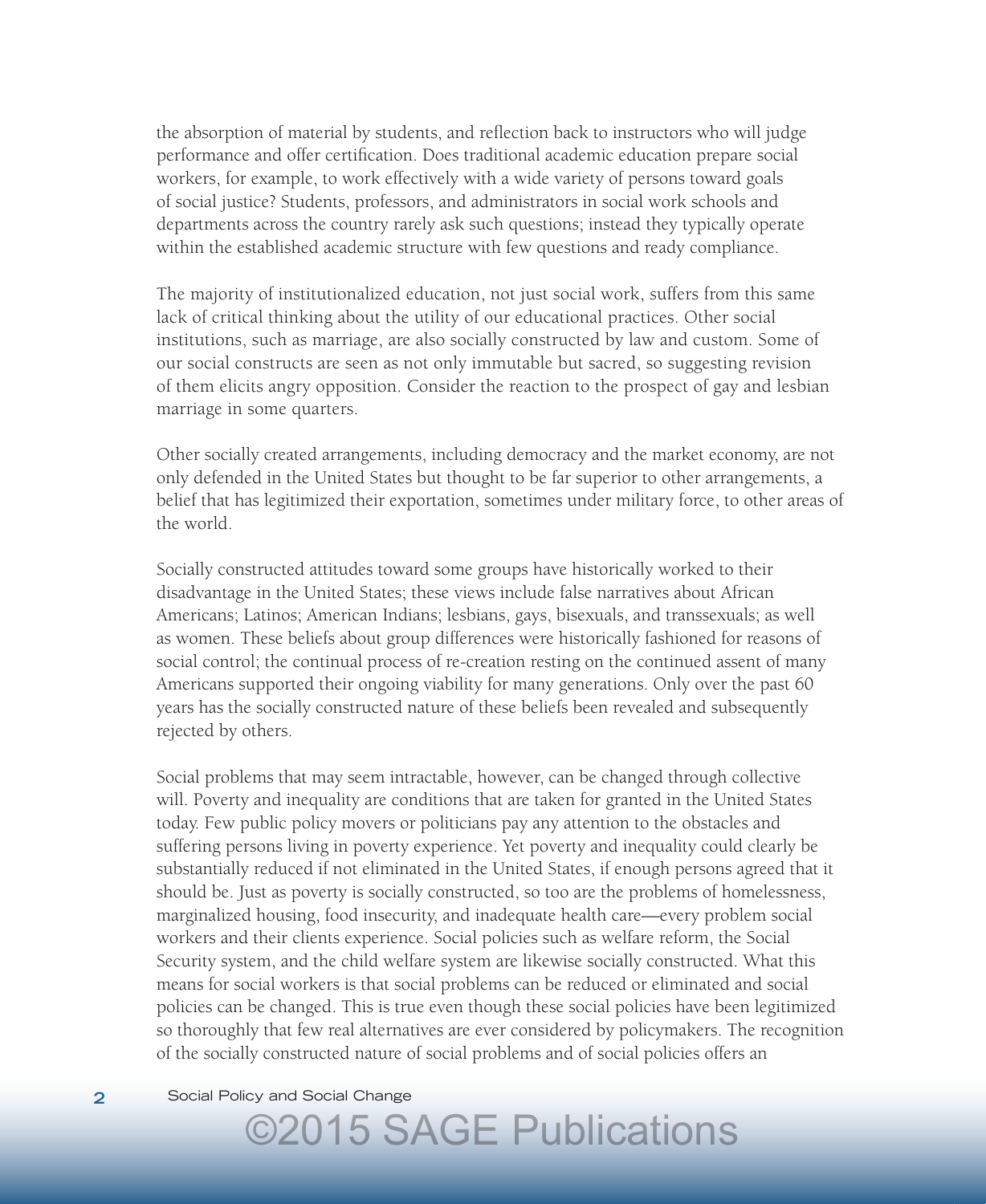empowering message to social workers. The profession must advocate for new policies that come closer to the goal of social justice for all members of society.

## **A Theory of Social Problems and Social Policies**

How are social problems created in the United States? The perspective of this book is that in the United States social problems are created by (a) *the interaction of our unique historical values and ideologies;* (b) *our economic structure;* and (c) *our legacy of discrimination and oppression against certain ethnic groups, individuals with varying sexual orientations, and women.* These three factors also inform and limit our policy solutions to these social problems. Without conscious awareness of the powerful role of these factors, the inequities and failures of previous social policies are bound to be repeated—perhaps many times over.

Other countries have economic systems that can be characterized as a market economy, similar to the United States. In many of those nations, however, government control of the forces of production, labor, capital, and credit is minimal; private economic transactions are more or less freely made, and they tend to express the will of individual economic participants. The U.S. economic system has produced great abundance over many eras, as well as an unparalleled diversity of consumer goods, opportunities for great wealth accumulation, and technological innovation. But our economic system has also led to economic insecurity, unemployment, and economic marginalization and suffering for many persons, whose number expands with the cycles of recession and depression.

The natural cycles of the market economy—including its by-products of unemployment and poverty—have been mitigated in many other industrialized countries through the creation of social welfare policies that seek to soften the impacts. In the United States, a distinct set of historical values and ideologies has limited the number and impact of such social welfare policies; in many instances, development of such policies was delayed.

Another factor that operates to create unique social problems and limit social policies in this country is our legacy of discrimination and oppression against women, people of color, people of different sexual orientation, as well as other marginalized groups. As a result of this entrenched and extensive pattern of historical discrimination and oppression, these groups have suffered disproportionately from the inequities of the economic system.

These three factors—our historical ideologies, our economic system, and our legacy of discrimination/oppression—also inform and limit social policies that were created to address the social problems. Each policy discussed in this book has limitations based on

### Chapter 1 **|** Introduction **3** ©2015 SAGE Publications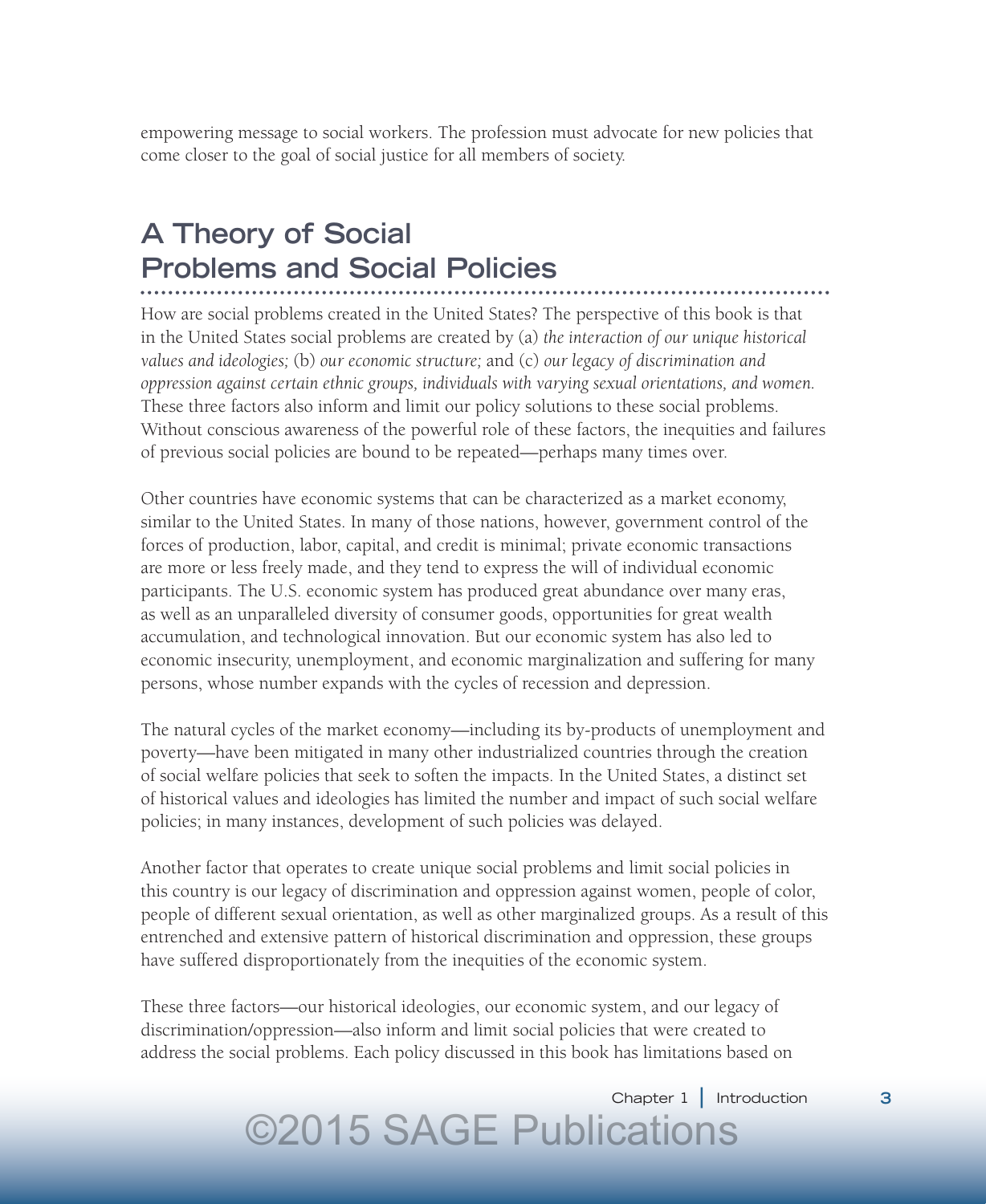the interaction of these three factors. Each policy demonstrates the power of our historical ideologies and values; each policy illustrates the continuing inequities of the market economy; and to varying degrees, each policy also fails to meet the needs of groups who have experienced discrimination and oppression.

The analyses offered in this book are intended to encourage social workers to look beyond the current realities when searching for policy solutions. New proposals will be offered, and students will be encouraged to develop their own policy models to reduce or at least ameliorate the most glaring current disparities.

### **Organization of the Book**

This book has been designed for students of social work and related human services. The objectives are to (1) describe how the interaction of historical and current values and ideologies, market capitalism, and ethnic and gender oppression cause social problems in the United States; (2) document the limitation of selected social welfare policies in addressing them; (3) demonstrate how a social policy analysis framework can identify the history of a social problem, the theories that explain its evolution, its goals and objectives, target group, intended or unintended effects, implications, and proposed alternative policies; and (4) inspire readers to advocate for social and economic policies that are commensurate with the major principles of the National Association of Social Work (NASW) *Code of Ethics:* competency, dignity, integrity, human relationships, service, and social justice.

After this introduction, the remaining chapters begin with questions that serve to guide students through the content, and conclude with open-ended questions to stimulate discussion. Each chapter has vignettes which feature persons who have challenged oppression and demonstrated moral courage in working for social and economic change. A policy analysis framework is offered in Chapter 2. Chapters 7 through 10 provide specific examples of how a policy analysis can illuminate the goals and objectives of policies and determine their outcomes. A brief overview of each chapter's content is provided as follows:

**Chapter 1** welcomes social workers and other colleagues to the study of social policies. The book's premise is provided and the organization outlined. The assumption that reality is socially constructed is advanced, and the concept of social justice is discussed.

**Chapter 2** examines the definition and meaning of social policy in the United States and discusses how social problems are identified and achieve the salience necessary to lead political actors to construct social policies. Broadly conceived, social policies include those related to taxes, farms, defense, and education. Social welfare policy is a subset of the

**4** Social Policy and Social Change

# ©2015 SAGE Publications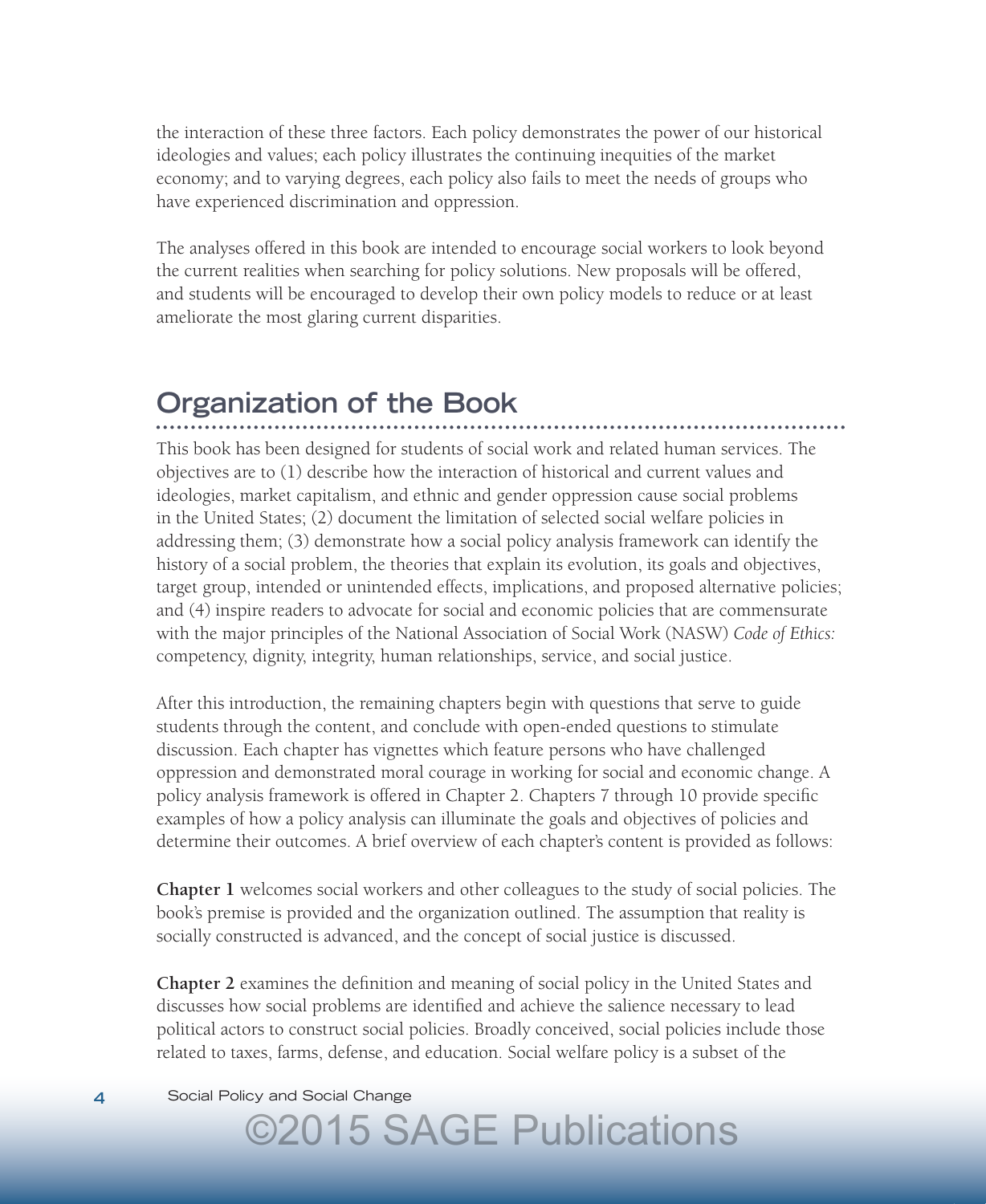broader category of social policies. The dominant political ideologies in the United States liberal, conservative, radical, and libertarian—are discussed in terms of their views about the relationship of government to individual liberty. Social policies emerge out of the struggle among various political ideologies about the proper role of government in individual life. The importance of policy analysis to social policy change and advocacy is discussed, and a framework for policy analysis is presented. The chapter concludes with a description of select major social welfare policies in the United States.

**Chapter 3** looks at the history and philosophy of the social work profession and examines how our profession has advanced social justice in the United States. The gendered nature of the social work profession is explored, along with the role of Christianity in the early formation of the profession. The role of social workers in the creation of major social policies in the United States is also included. The commitment to social policy change evident in the early days of the profession is traced throughout its history, and the contemporary commitment to social advocacy is explored. The unique role of the social work profession in the United States as the only one with a self-defined mission of pursuing social justice is discussed, with implications for economic justice, as well.

**Chapter 4** considers important historical values and ideologies contributing to social problems and informing social policies in the United States today. The historical origins of the belief in the value of hard work and wealth, self-reliance, and individualism are discussed, along with the belief in upward mobility, equal opportunity, and social Darwinism. The salience of these ideologies for contemporary social policies in the United States is examined. The commitment to civil liberties outlined in the Bill of Rights is discussed as the basis for movements for equality and social justice. The idea of U.S. exceptionalism is also explored, including how and why the U.S. is different from other industrialized nations, and the impact these differences have on our social policies.

**Chapter 5** examines how the market economy has contributed to the creation of social problems and to the current policies intended to solve them. The philosophical foundations of the market economy are explored, along with the relationship of the market economy to poverty. The ideal operations of the market economy are contrasted with the actual workings of the market economy in the United States. Labor market theory is presented, with an emphasis on dual labor market theory and the importance of the secondary labor market. Income and wealth inequality in the United States is described, with special attention paid to economic inequality experienced by certain ethnic groups and women. The concept of poverty is explored, with a discussion of the official definition of poverty in this country. The role of tax policy and tax cuts in the distribution of wealth and the promotion of inequality is examined, along with the Earned Income Tax Credit policy of the federal government. Supply-side economics and its impact on inequality and the federal deficit over the past 30 years are detailed. The question of who should bear the social costs and externalities associated with market capitalism is explored,

### Chapter 1 **|** Introduction **5** ©2015 SAGE Publications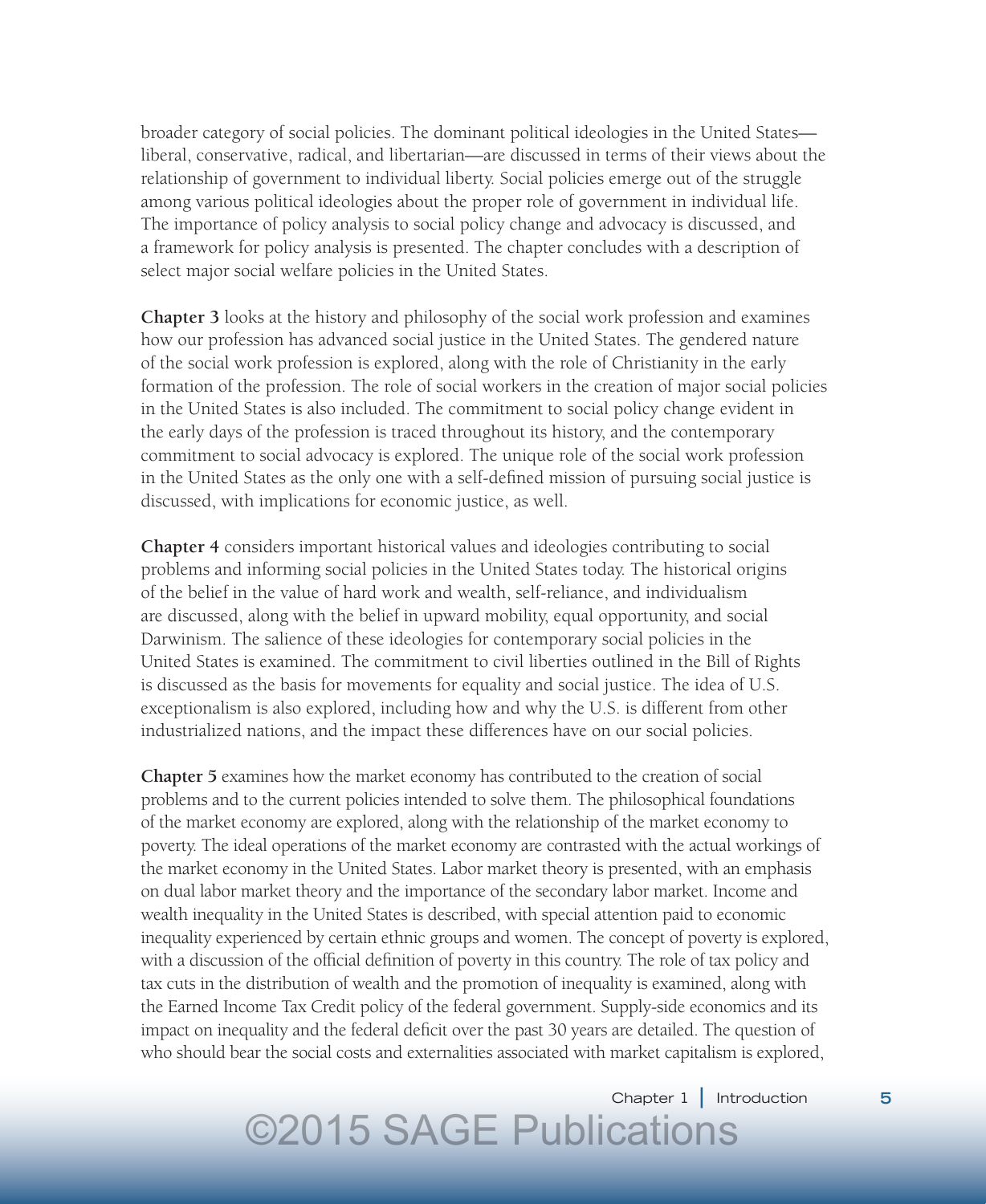and the positions of conservatives and liberals are contrasted. This chapter also examines the interrelationship between the primary and secondary labor markets, the social welfare system, the black market, immigration, outsourcing, and globalization.

**Chapter 6** discusses both the history and the legacy of discrimination/oppression in the United States and elaborates on the ways that discrimination has operated to limit resources and rights of ethnic groups; women; lesbian, gay, bisexual, and transgender (LGBT) persons; and persons who are differently abled. The chapter uses critical race theory to examine the meaning of race and racism in the United States. The concepts of aversive racism and White privilege are explored as subtle but powerful variations on overt discrimination, along with the dangers of essentialism in describing oppressed groups. The history of institutional racism experienced by certain ethnic groups is described, as is the relationship between poverty and membership in those groups.

The economic, social, and institutional discrimination experienced by women, LGBT persons, and persons with disabilities is described. Finally, social movements begun by oppressed groups over the past 50 years that have challenged the status quo are examined, and their impact is discussed.

The following chapters (7, 8, 9, 10) integrate the theoretical framework—*the interaction of historical ideologies, the economic structure,* and *the legacy of discrimination/oppression*—in the discussion of specific social policies and the social problems that they are designed to address. These social policies are the ones most directly affecting social work clients and oppressed groups.

**Chapter 7** addresses the major income maintenance policies in the United States—welfare for women and children (Temporary Assistance for Needy Families, or TANF) and Social Security for older Americans—and examines their impact on women and children, and the elderly people.

**Chapter 8** includes the government's definition of homelessness, the face of the homeless population, and the factors that contribute to the lack of affordable housing in the United States. Housing policies in the United States are described, and their impact on the national housing problems is explored. Special attention is given to youth and persons with mental illness.

**Chapter 9** provides a historical account of how child maltreatment was addressed and related policies in the United States from the 18th century to current child welfare practices. This chapter examines the shift from considering children to be of economic benefit to valuing their safety and well-being as future contributing members of society. Special issues related to child protection, family foster care, kinship care, and adoption policies are also presented.

**Chapter 10** questions why it took so many decades to get more effective health care legislation passed; why health care is so expensive, unaffordable, and inaccessible for many;

**6** Social Policy and Social Change

# ©2015 SAGE Publications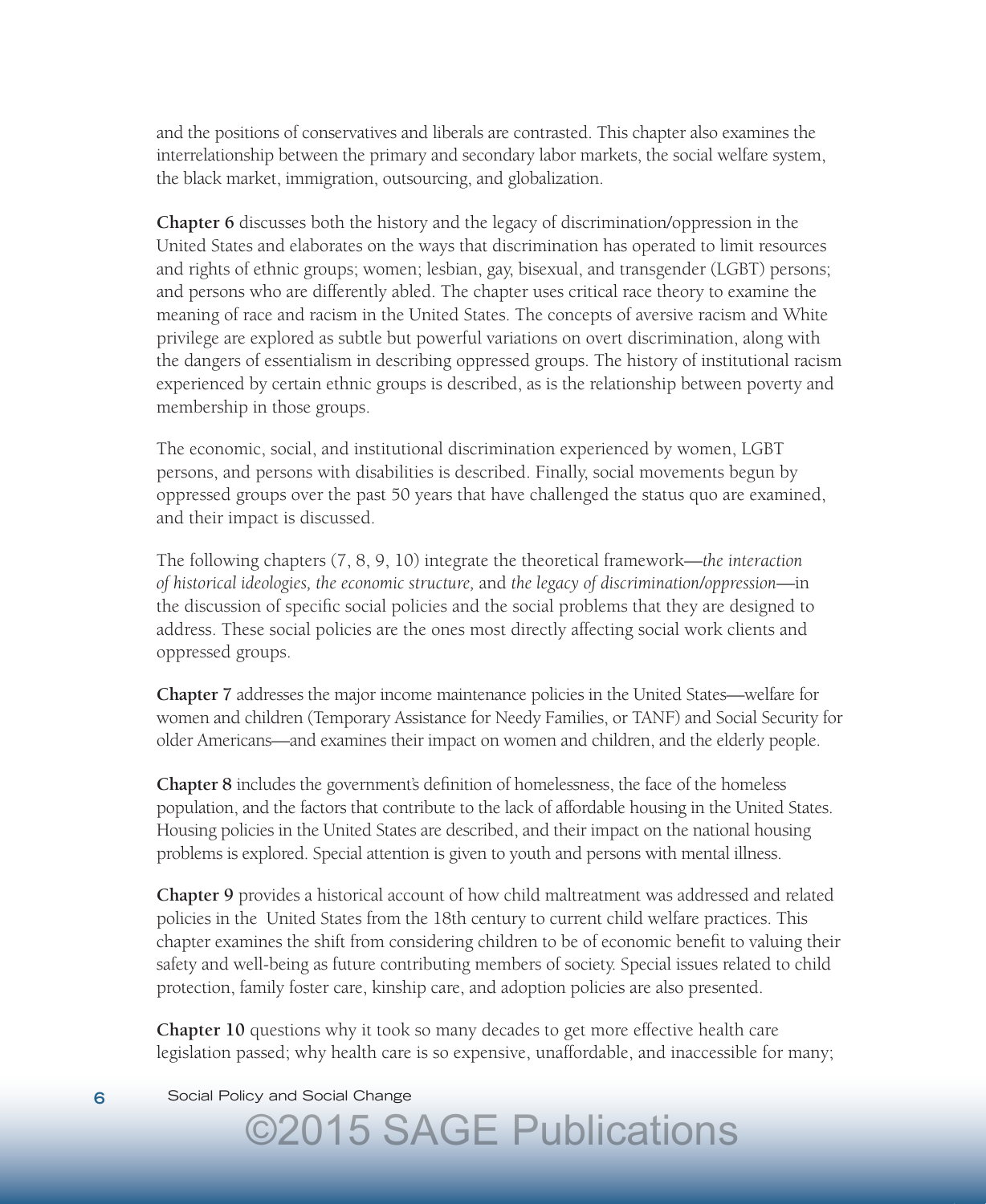and the drawbacks and successes of publically funded health programs. The chapter also considers how access to health and mental health care is affected by age, ethnicity, gender, class, sexual orientation, immigration status, and incarceration.

**Chapter 11** identifies several major social and economic justice issues that social workers must consider in the second decade of the 21st century. Changing national demographics due to immigration patterns and longevity will require attention to shifting service needs. The reality of post-9/11 America creates concerns regarding privacy and racial profiling. Human trafficking, adoption, terrorism, and the economy have become global issues that all countries involved need to address cooperatively. These developments require social workers to think and act beyond our national borders.

#### **Social Workers and Social Policy Change**

Many social workers think they live in a world far removed from social policies. Social workers think of themselves as professionals and expect to function in an environment that maximizes their autonomy and practice, not in a context where external policies limit their work. As a result, social workers do not always appreciate the need to understand and transform the social policies that inevitably underlie their professional roles.<sup>2</sup> Whether working as practitioners, educators, administrators, community organizers, or researchers, all social workers act within a social policy field, empowered and constrained by the channels for action determined by others. Funding sources, client characteristics, content and amount of services offered—all these variables are found in policies designed by federal, state, or local policymakers. Yet far more important than recognizing the constraints inherent in policies is the fact that policies are of human origin and can be changed through collective political will. It is commonplace to say that policies drive practice; it is equally important to say that practice can reveal the problems with policies, and this insight can lead to the desire to change unjust policies. The relationship between policy and practice is reciprocal. Practice should guide policy change; social workers should know which policies are constraining and which fail to solve the social problems that limit the full potential of the individuals with whom they work.

### **Social Justice**

Who is responsible for inspiring public will and political interest to maximize social and economic justice? Social workers have been involved in many significant policy changes thus far in American history, and the future is wide open for the struggle to refashion social welfare policy. Social workers have a professional commitment to engage in actions that will

<sup>2</sup> Philip Pool and Leslie Leighninger, *The Policy Based Profession* (Boston: Pearson, 2005), 17.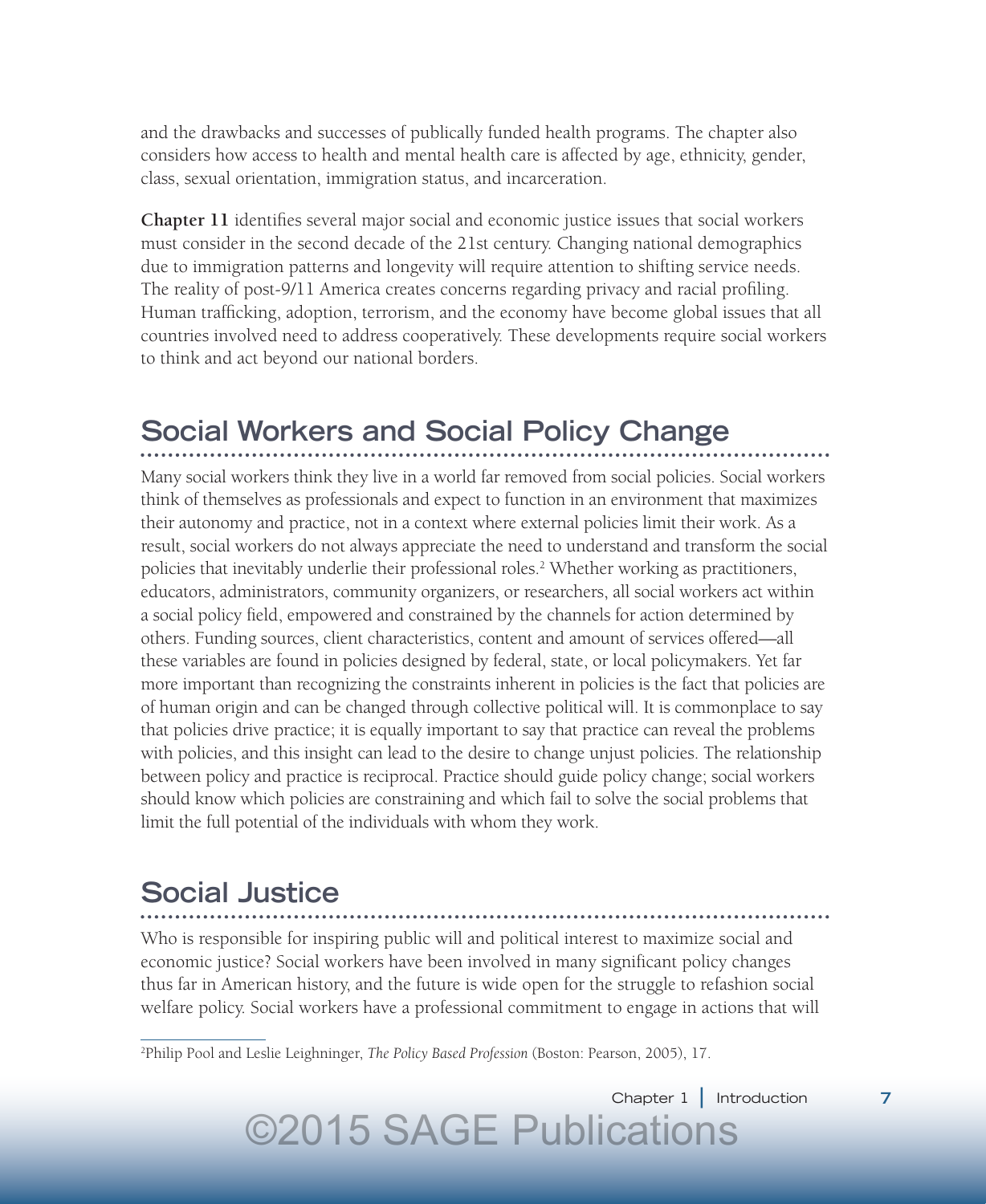promote social justice. The National Association of Social Workers (NASW) *Code of Ethics* has six major principles: "being competent, having dignity, using integrity, believing in the importance of human relationships, providing service, and advocating for social justice,"3 which includes addressing issues of poverty, unemployment, discrimination, and other forms of social injustice.<sup>4</sup> Social workers tend to be more skilled in the first five principles; advocacy is sometimes more elusive whether on a case or cause basis.

Traditionally the social work profession has been concerned with access to economic resources and has taken up the struggle against various forms of discrimination and oppression. According to the *Code of Ethics,* however, social work professionals must do more than pay lip service to the concept of social justice; they should "engage in social and political action that seeks to ensure that all people have equal access to the resources, employment, services, and opportunities they require to meet their basic human needs and to develop fully."5

So what is social justice exactly? It is the fair distribution of goods, services, rights, and duties. A socially just society is one where all, not just a privileged few, have a say in how these fundamental necessities and freedoms are shared. Social justice does not imply absolute equality but demands that each person receive the same basic rights and unobstructed access to economic and political resources, not mediated by gender, ethnicity, level of education, economic status, or other demographic characteristics. In a socially just society, for example, all would have the same access to the same quality health care, regardless of other factors. Similarly, everyone would have access to quality education, political participation, and freedom of association and speech. In a socially just society economic resources would not be concentrated in the hands of a few but would be shared more equitably. Globally, we are far from approaching the ideal of social justice but, even within the United States, there are serious problems with access to economic resources, health care, housing, education, the welfare of children and seniors, and political power, as this book will demonstrate. Some refer to social and economic justice as though they are two separate entities; in this book the concept of social justice includes economic justice. A society that embraces historically based values that form obstacles to social justice, supports an economic system that thwarts social justice, or fosters systematic oppression and prevents access to economic and political resources should be unacceptable to social workers. Social and economic justice in the United States can be viewed as a socially constructed concept open to wide debate. There are specific impediments to social and economic justice in the United States that could be transformed through collective understanding and political action. This book aims to inspire advocacy for social and economic policies that would bring the United States far closer to the ideal of social justice.

**8** Social Policy and Social Change

<sup>3</sup> National Association of Social Workers (NASW), *Code of Ethics of the National Association of Social Workers* (Washington, DC: Author, 2008), 5.

<sup>4</sup> Ibid. 5 Ibid.*,* 27.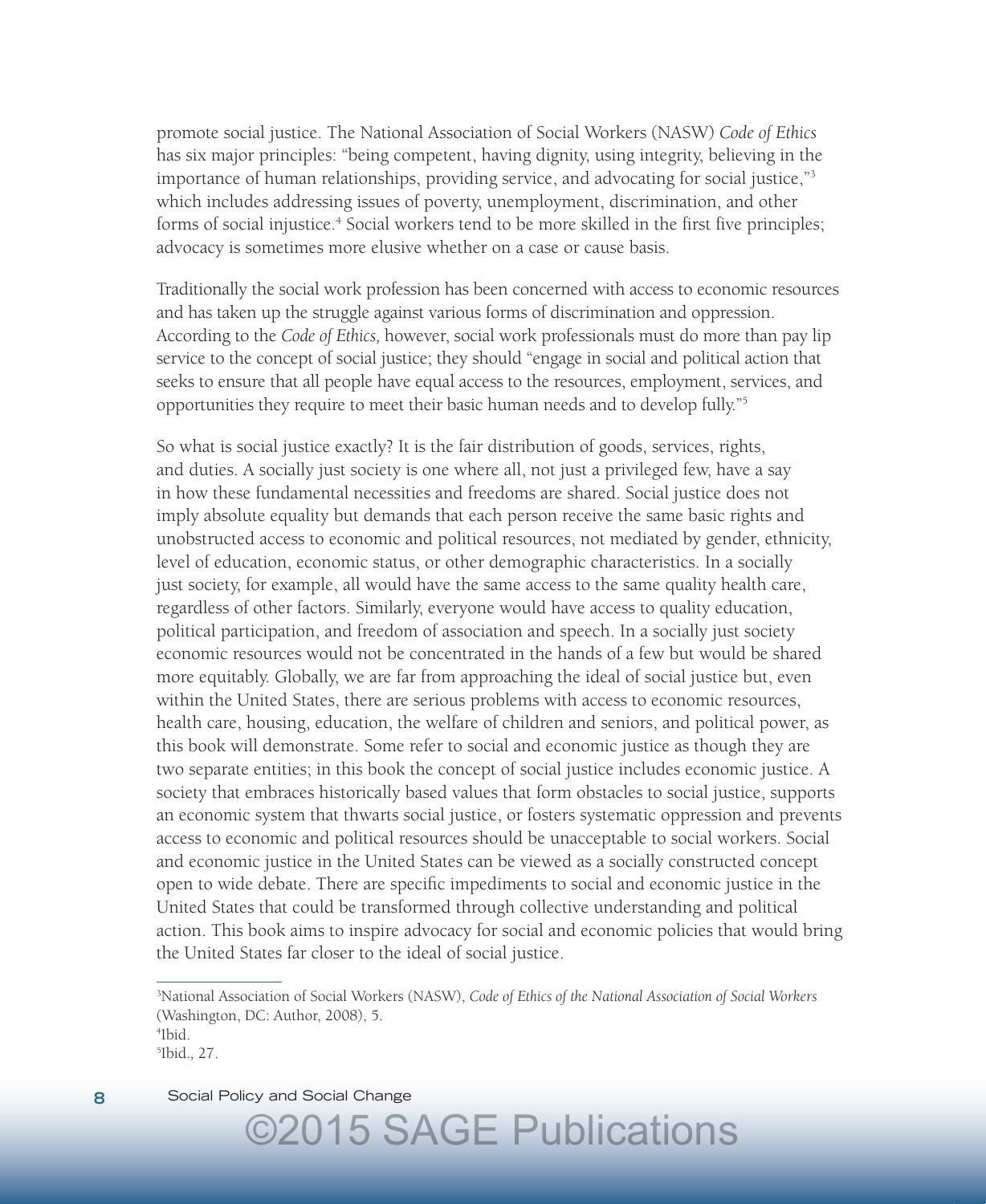### **Constituencies for Social Change**

How does the failure to pursue socially just policies hurt Americans? Many historical U.S. values are oppressive to everyone who experiences poverty and other economic downturns inherent in the market economy. These historical values, including self-reliance, individualism, and the Protestant work ethic, are punishing in times of economic recession, unemployment, housing market collapse, and lack of health care—all problems affecting the middle class and poorer people. As all economic crises evidence—from the Great Depression of 1929 to more recent upheavals—virtually no one is impervious to the actions of an unregulated market economy. Even those who considered themselves economically stable slid into economic insecurity during the recession of 2008. Economic realities trump the belief in self-reliance, and the commitment to hard work means little in the face of rising unemployment.

As this book will show, many of our social problems are shared by all ethnic groups and people from all economic levels; the survival of Social Security and the viability of our health and mental health care system affect all Americans, as does the stability of the housing market and the welfare and safety of children and elders at risk for maltreatment. Social justice is not just a concern for oppressed groups but affects all individuals who live in the United States.

Social policy change is most likely to occur when the common interest in socially just policies is recognized; discontent with accepted ways of organizing social and economic reality grows, and the dissatisfaction is expressed through social movements and political action. Social workers can seize these moments to work with others to fashion socially just policies that move beyond the limits of our historical values, the worst effects of the market economy, and our patterns of discrimination and oppression. Such policies can be liberating for all.

# **Conclusion**

At the core of the social work profession is an insight about the socially constructed nature of our economic and social arrangements, as well as a deep commitment to embrace the struggle to change unjust policies. By understanding the historical origins of our policies, their relationship to our economic well-being, and their complicity with our legacy of discrimination/oppression, social workers can begin to transform unjust policies into ones that hold the promise of social justice for everyone. Through this book we hope to inspire actions that address the following statement by Michael Reisch from 20 years ago, which is still relevant today:

> We are now making fundamental political decisions about our society choices which literally involve matters of life and death, health and illness, opportunity and oppression, hope and despair, for millions of

### Chapter 1 **|** Introduction **9** ©2015 SAGE Publications